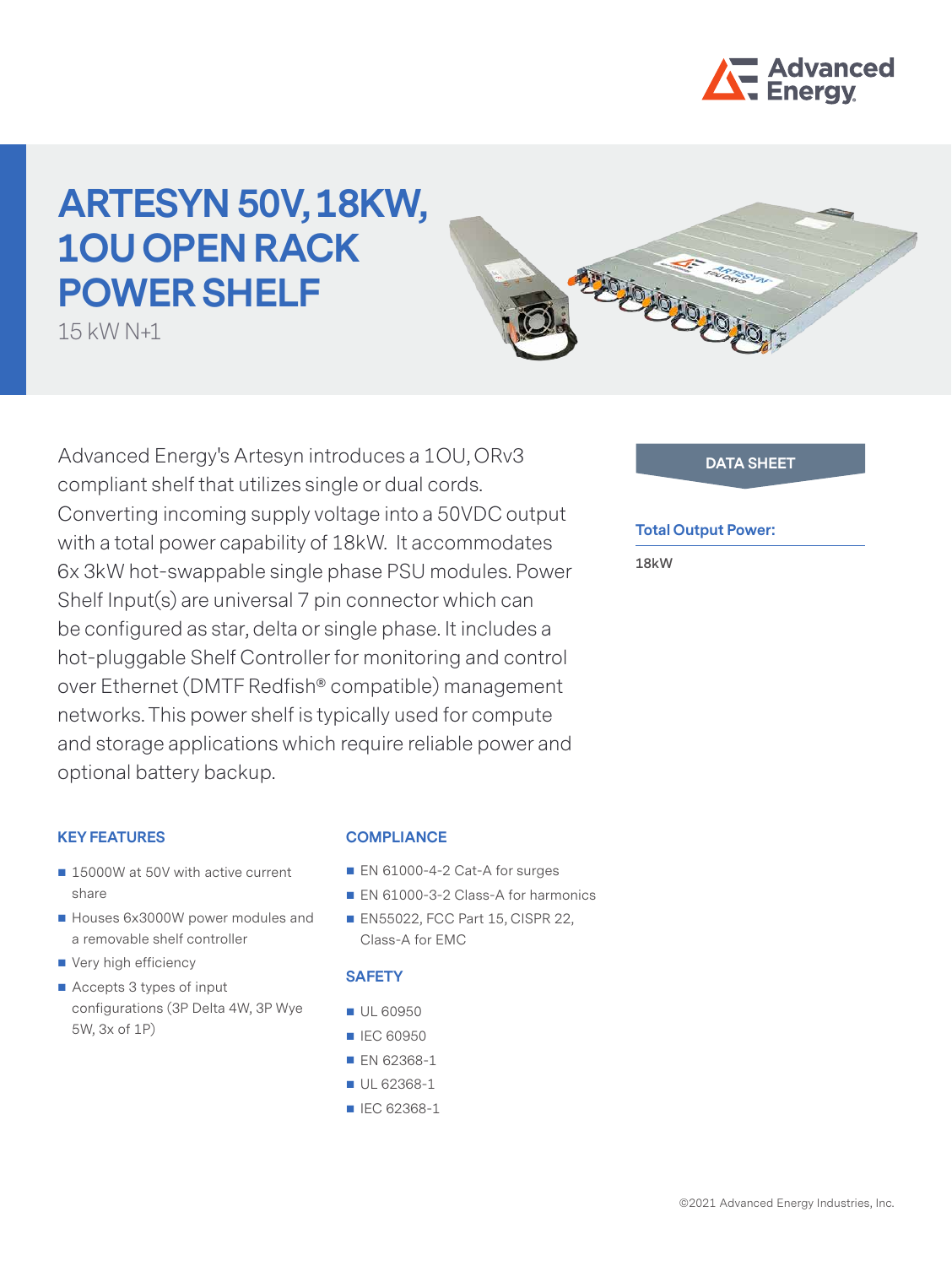# **1OU ORV3**

# **ELECTRICAL SPECIFICATIONS**

| <b>INPUT</b>                                                                                                                                                           |            |            |            |  |  |
|------------------------------------------------------------------------------------------------------------------------------------------------------------------------|------------|------------|------------|--|--|
|                                                                                                                                                                        | <b>MIN</b> | <b>NOM</b> | <b>MAX</b> |  |  |
| Voltage (3 phase Delta 4 wire) VAC                                                                                                                                     | 180        | 200/277    | 305        |  |  |
| Voltage (3 phase Wye 5 wire) VAC                                                                                                                                       | 360        | 380/480    | 528        |  |  |
| Voltage (3x of 1 phase) VAC                                                                                                                                            | 180        | 200/277    | 305        |  |  |
| <b>OUTPUT</b>                                                                                                                                                          |            |            |            |  |  |
|                                                                                                                                                                        | <b>MIN</b> | <b>NOM</b> | <b>MAX</b> |  |  |
| Set Point VDC (50% Load)                                                                                                                                               | 49.875     | 50         | 50.125     |  |  |
| Battery testing voltage                                                                                                                                                |            | 48         |            |  |  |
| Current A                                                                                                                                                              | $\Omega$   | 300        | 312        |  |  |
| Ripple & Noise (@ 20MHz BW) mVpp                                                                                                                                       |            |            | 500        |  |  |
| Output excursion (from nominal voltage) during transient loading V<br>*Max Current Step: 10% to 50%, 50% to 10%<br>*Dynamic Load: 50Hz / 50% Duty<br>*Slew Rate: 1A/uS | $-1$       |            | $+1$       |  |  |

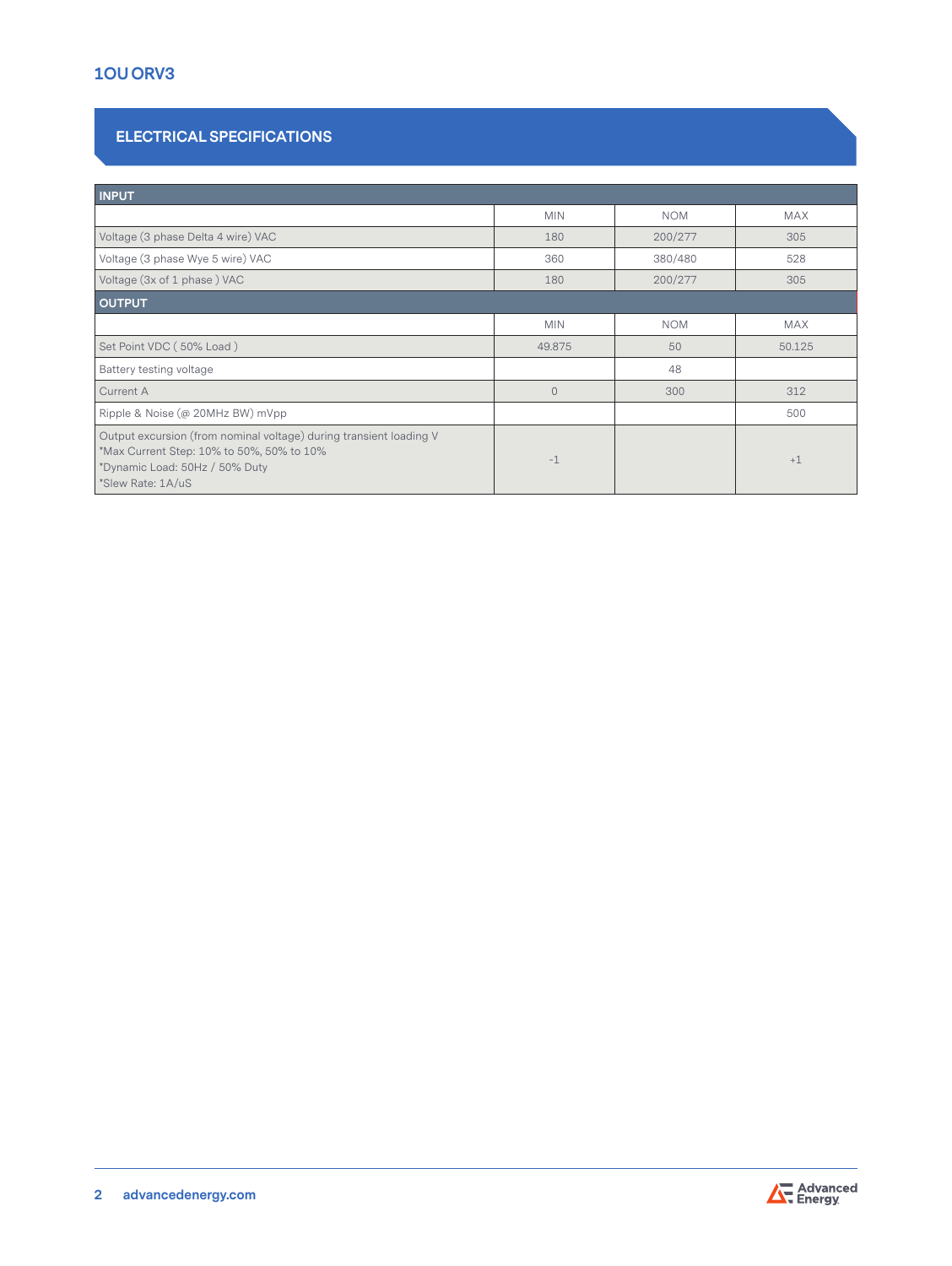## **1OU ORV3**



# **MATING CONNECTOR INFORMATION**

| <b>DEVICE</b> | <b>CONNECTOR</b>                                                           | <b>MATING CONNECTOR</b>                     |  |
|---------------|----------------------------------------------------------------------------|---------------------------------------------|--|
| <b>PSU</b>    | <b>FCI</b><br>10127396-01U1520LF                                           | <b>FCI</b><br>10127400-01U1520LF            |  |
| Shelf         | <b>POSITRONIC</b><br>SP10RSSS48RM220A1-AA-2269<br>SP10RSSS48M220A1-AA-2269 | <b>POSITRONIC</b><br>SP10RSSS1F0W01/AA-2268 |  |
|               | TE<br>2041376-2<br>AMPHENOL<br>RJSAE-J384-02                               | STANDARD RJ45 PLUG                          |  |
|               | FCI BarKlip BK500 Cable<br>10146534-1A6022HLF                              | <b>Busbars</b>                              |  |

## **ORDERING INFORMATION**

| Model           | <b>Input</b>                   | Output                        | Type              |
|-----------------|--------------------------------|-------------------------------|-------------------|
| 700-015234-0000 | 1 Phase AC, 180-305V, 50-60 Hz | $50V = 60A$                   | ACDC-ORV3-3000W   |
| 700-015214-0000 | 3 Phase AC, 200/480V, 50-60 Hz | $150V$ $\longrightarrow 300A$ | ACDC-ORV3-1U-18kW |
| 700-015219-0000 | 3 Phase AC, 200/480V, 50-60 Hz | $150V$ $\longrightarrow 660A$ | ACDC-ORV3-2U-36kW |